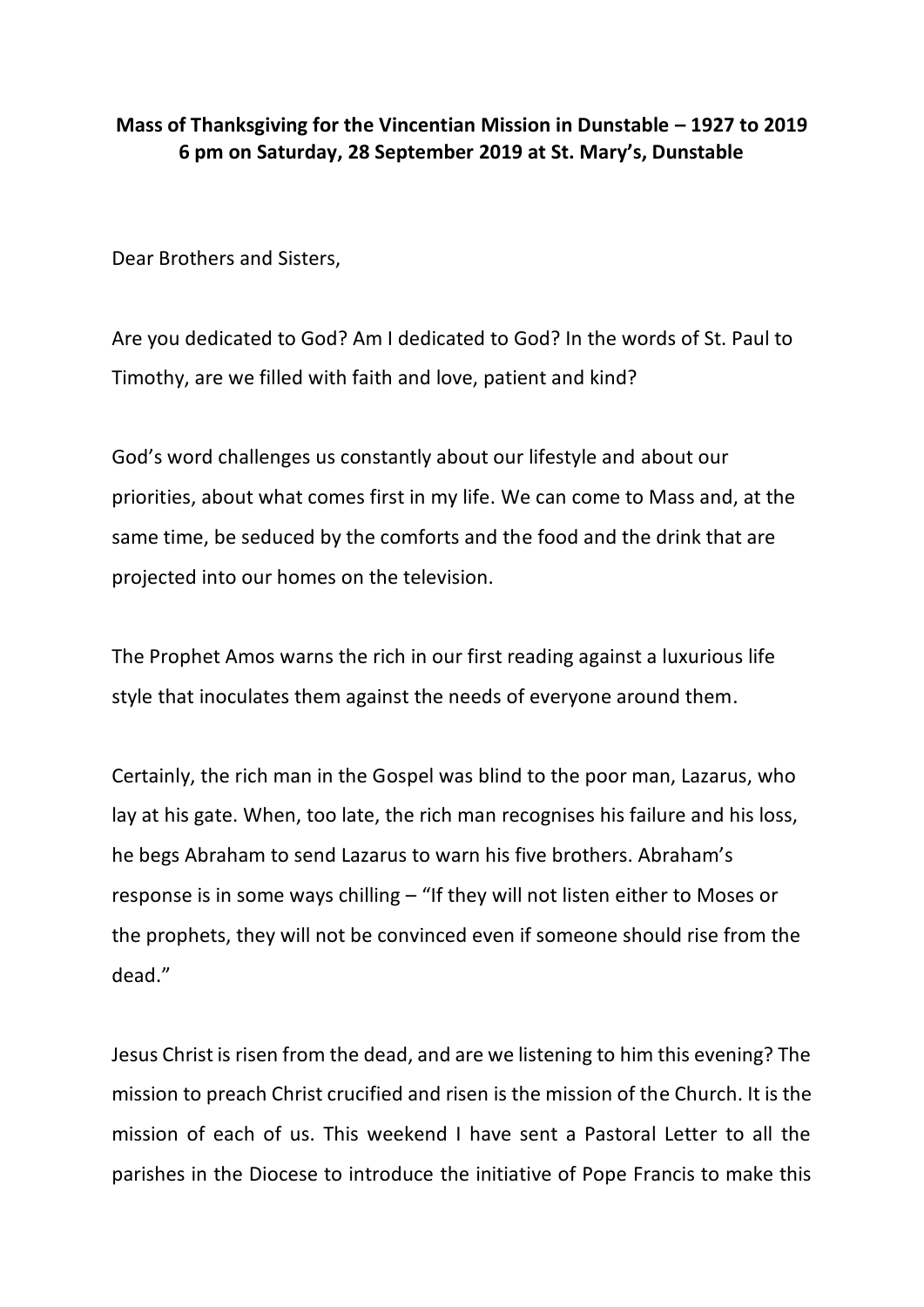October an Extraordinary Month of Mission. The Holy Father wants us to have a greater consciousness of our responsibility to pass on the Gospel at home and abroad. So, this October is a time for us to recognise ourselves as missionary disciples, working and praying together to share God's love with everyone, everywhere.

As I write in the Pastoral Letter, it is not rocket science. It just requires a humble openness to God's grace in the opportunities we have in our conversations with others. As the soon to be canonised Blessed John Henry Newman's motto states, "Heart speaks unto heart."

I was given a great example on the way back from the Lourdes Pilgrimage. I was boarding the plane with a parishioner from Bedford. As we stood in the queue, she started chatting with an Italian vet living in Cardiff. He mentioned that he had called in to Lourdes and had lit a candle. He said that it reminded him of his mother's devotion and of what he was missing since he had stopped practising his faith. The Bedford parishioner listened and then encouraged him to find his local church. She almost persuaded him to go back to Lourdes next year to help on the pilgrimage!

I have no doubt that God's grace was at work on those aircraft steps, and I have no doubt that God's grace is at work in the Church's missionary activity around the world.

And I have no doubt about the grace of God in the mission of the Vincentian Fathers and the Daughters of Charity here in Dunstable. For 92 years the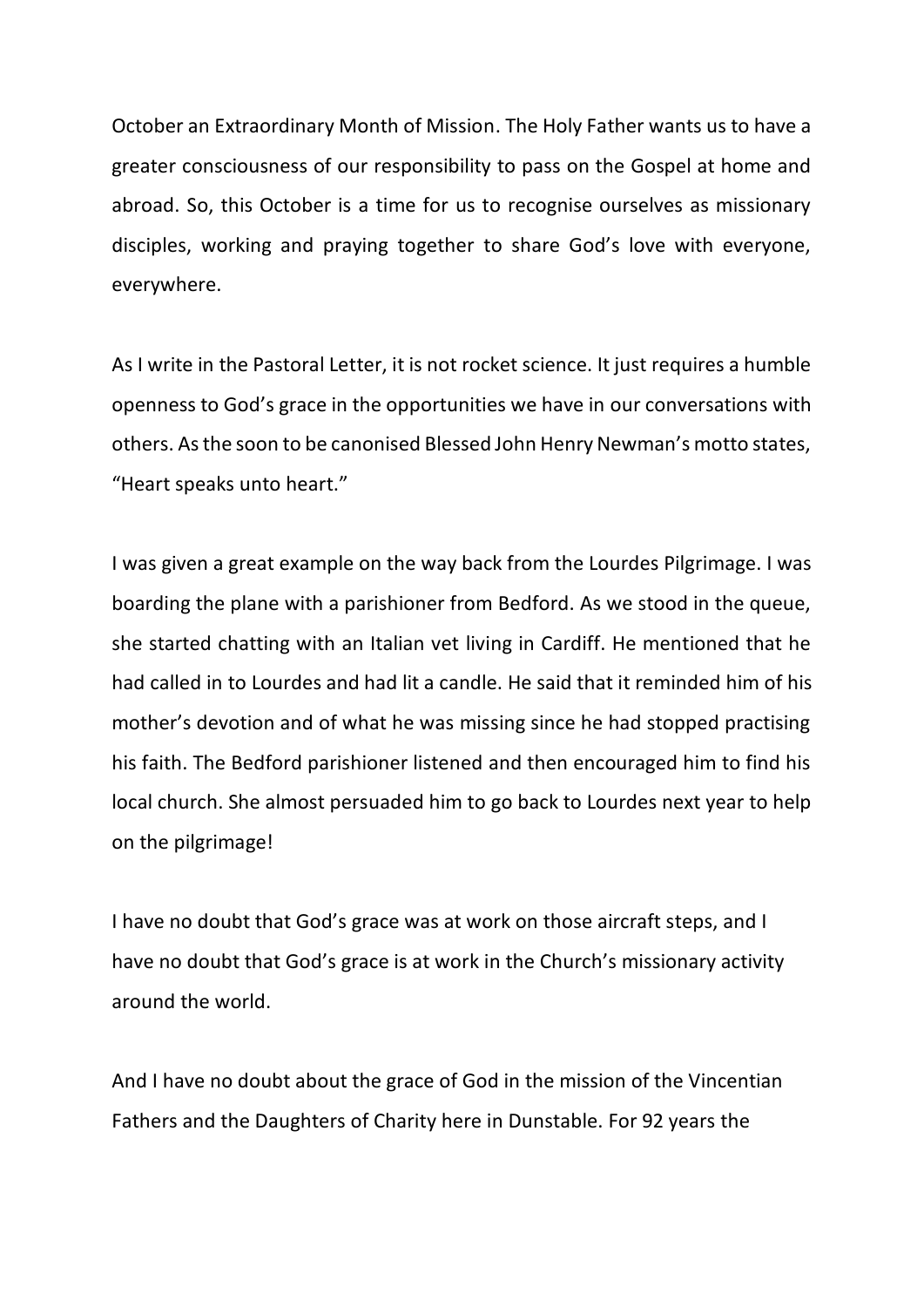Vincentians have served the Church here in Dunstable, and tonight we give thanks to God at this Mass for that great gift.

Prior to 1927 the small community of Catholics in Dunstable had had to travel to Luton for Sunday Mass. But then in late July 1927 the secretary of the Dunstable Church Building Fund Committee with the support of the then parish priest in Luton, Father O'Connor, wrote to the Bishop about the possibility of having Mass in Dunstable. Soon afterwards the Spanish Vincentian Fathers from Potters Bar sent a priest to serve in Dunstable. Then, in 1957, the Vincentian Fathers from the Anglo-Irish Province took over the parish and in 1964 the new St. Mary's Church was opened.

I am sure that many of you will have great memories to share about the past decades here in Dunstable. For me, I have the memory of Vincentian Fathers, always welcoming and very hospitable, dedicated to the service of God in their ministry. In particular, I think of the men I have known of great intellect and ability who have given their lives to God and the Church. Their story is very precious and provides a springboard for the continuing mission of the Church in this parish led by Father Tony Brennan.

Through the Provincial of the Vincentians, I want to thank the Congregation of the Mission for their years of service here and for the generous, open and caring way in which you have passed the parish on to the Diocese. Father Paschal, your brothers, living and dead, are very much in my prayers and, I am sure, of everyone here at this Mass.